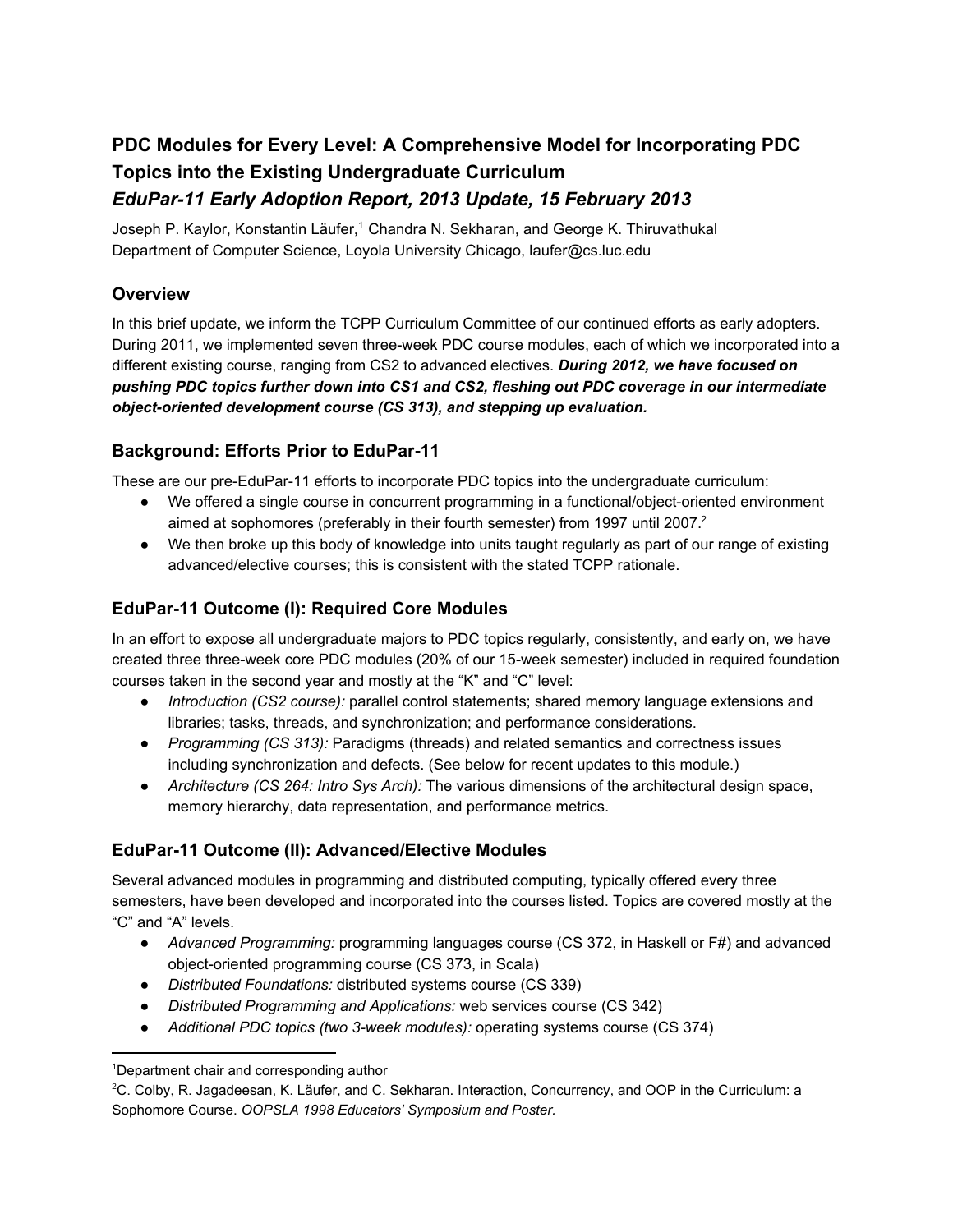#### **EduPar11 Outcome (III): 2013 Update • Focus on the Intro Sequence**

Recent changes in the environment of Loyola University Chicago's Department of Computer Science include a clear differentiation among our four undergraduate majors, growing interest in computing among science majors, and an increased demand for graduates with mobile and cloud skills. In our continued effort to push parallel and distributed computing topics further down into the introductory sequence, we are focusing on these three existing courses:

**CS1:** In response to a request from the physics department, we started to offer a CS1 section aimed at majors in physics and other hard sciences this spring 2013 semester. This section includes some material on numerical methods at the K and C levels, and about 9 class hours will be dedicated to sequential and parallel versions of these algorithms and the possible resulting speedup, using data parallelism in C#. For example, we can use threads for speeding up trapezoidal rule integration.

```
for (i = 0; i < numThreads; i++) { // create and start new child threads
  its[i]=new IntegTrap1Region(start, end, granularity, fn);
 childThreads[i] = new Thread(new ThreadStart(its[i].run));
 childThreads[i].Start();
 // set the range for the next thread
 start = end;end = a + ((i + 2.0d) / numThreads * range);}
for (i = 0; i < numThreads; i++) {
 childThreads[i].Join(); // wait for child threads to finish
 totalArea += its[i].getArea();
}
```
**CS2:** We have emphasized PDC topics in CS2 as of fall 2011. The course now includes an 18-hour double module on task parallelism, speedup, and load balancing in algorithms involving arbitrary precision arithmetics. We present these topics at the C and A levels in the form of various examples. For example, we can compute Fibonacci numbers based on repeated squaring of 2-by-2 matrices of BigIntegers in Java, experiment with the speedup resulting from executing lines (3) and (4) in separate threads, and explore load balancing between these unequal tasks.

```
public BigInteger[] matMultFib(final BigInteger[] fibK) {
  final BigInteger[] matFib2K =new BigInteger[2];
  matF[0] = fibK[0].multiply(fibK[0]).add(fibK[1].multiply(fibK[1])); // (3)
  \text{matF}[1] = \text{fibK}[1] \cdot \text{multiply(fibK}[0] \cdot \text{shiftLeft}(1) \cdot \text{add(fibK}[1])); //(4)
  return matFib2K;
}
```
*Intermediate OO Development (CS 313):* We have emphasized PDC topics in this intermediate, object-oriented software design course since fall 2011. As of fall 2012, we switched the programming projects from C# to Java with Android. The latter provides a highly effective context for studying concurrency and distributed computing topics at the C and A levels. Our 9-hour PDC module covers external and internal events, background threads, offloading computation from the mobile device to the cloud,<sup>3</sup> and observing the resulting throughput-latency tradeoff. The following example, based on a brute-force prime number checker,

 $3$  Jason H. Christensen. 2009. Using RESTful web-services and cloud computing to create next generation mobile applications. In *Proc. OOPSLA '09*. ACM, New York, NY, USA, 627634. DOI=10.1145/1639950.1639958.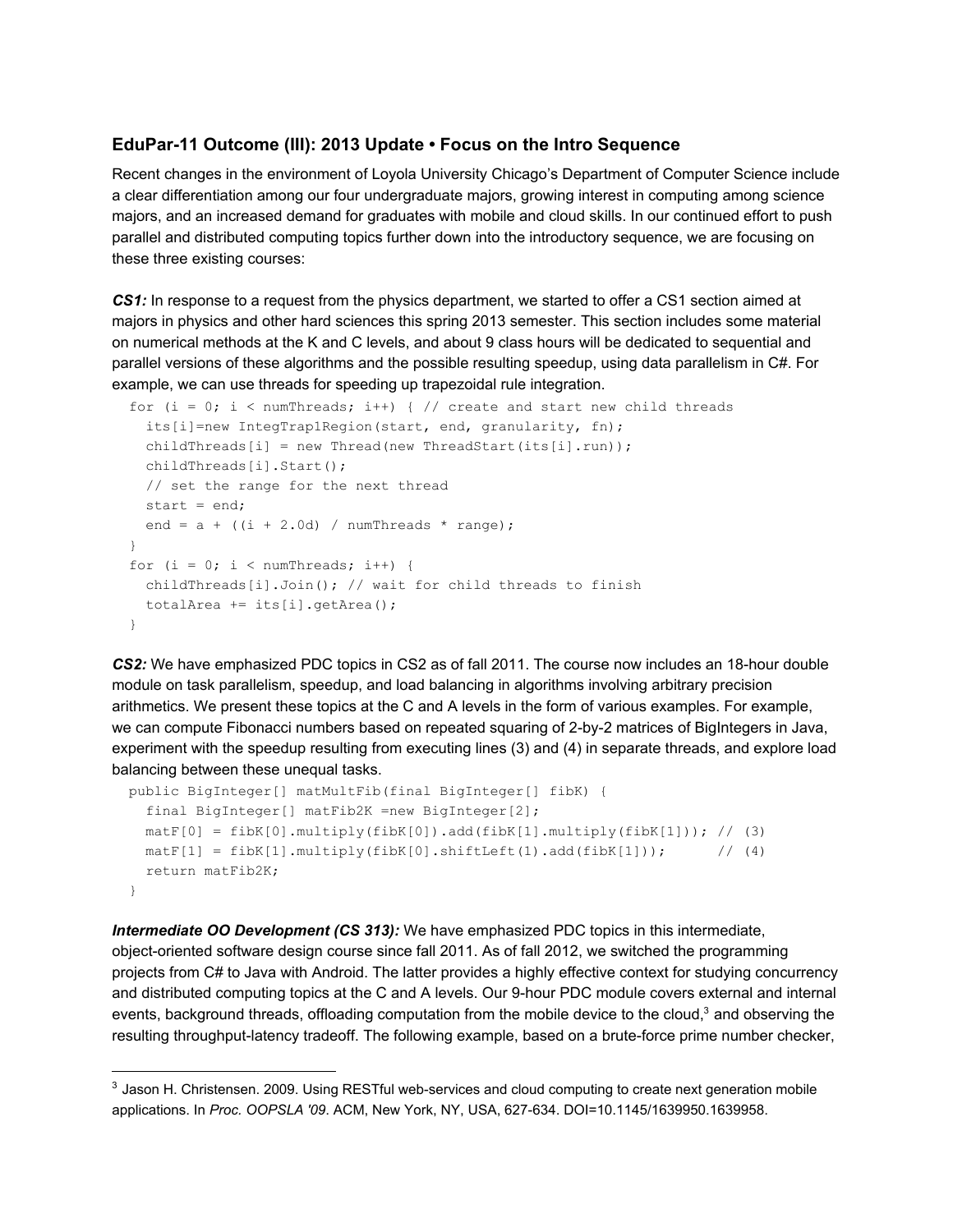illustrates these topics, as well as practical considerations such as task cancellation and progress reporting; for sufficiently large primes, the remote task returns almost instantaneously, while the local one is still churning (see screenshot below).

```
// local task
for (long k = 2; k \leq half; k += 1) {
 if (isCancelled()) break;
 publishProgress((int) ((k / dHalf) * 100));
 if (i k == 0) return false;
}
return true;
// task to invoke essentially the same code on the remote side
final HttpResponse response = client.execute(request);
final int status = response.getStatusLine().getStatusCode();
\sim
```

| PrimeChecker              |                                            |       |        |
|---------------------------|--------------------------------------------|-------|--------|
| Candidate: <mark>l</mark> | 99989                                      | Check | Cancel |
| <b>Enabled</b>            |                                            |       |        |
| Remote                    | http://laufer-primechecker.herokuapp.com/  |       |        |
| Enabled                   |                                            |       |        |
| Remote                    | http://laufer-primechecker2.herokuapp.com/ |       |        |

*Pervasive Computing Capstone:* Beyond our three regular courses, we have rolled out a research capstone course in which students further develop ideas from CS 313 and subsequent courses.

#### **Evaluation**

Evaluation of our PDC course modules will include at least one quiz or exam where the students' understanding of the covered topics is measured using a pre- and post-test design. During 2012, we have made progress toward unified evaluation instruments for certain modules. As a representative example, we have included the instrument for the advanced programming module in the appendix.

#### **Future Plans**

- *Algorithms:* Our data structures and algorithms course (CS 363) is offered every fall. We are developing a suitable module that includes the following topics: models of computation and complexity, basic algorithmic paradigms, and specific problems and their algorithmic solutions.
- *Evaluation:* Once our course modules have stabilized, we will need to measure their effectiveness longitudinally over a three- to five-year period. We also intend to refine our current evaluation approach by working with Loyola's Center for Science & Math Education, as well as the TCPP and fellow early adopters.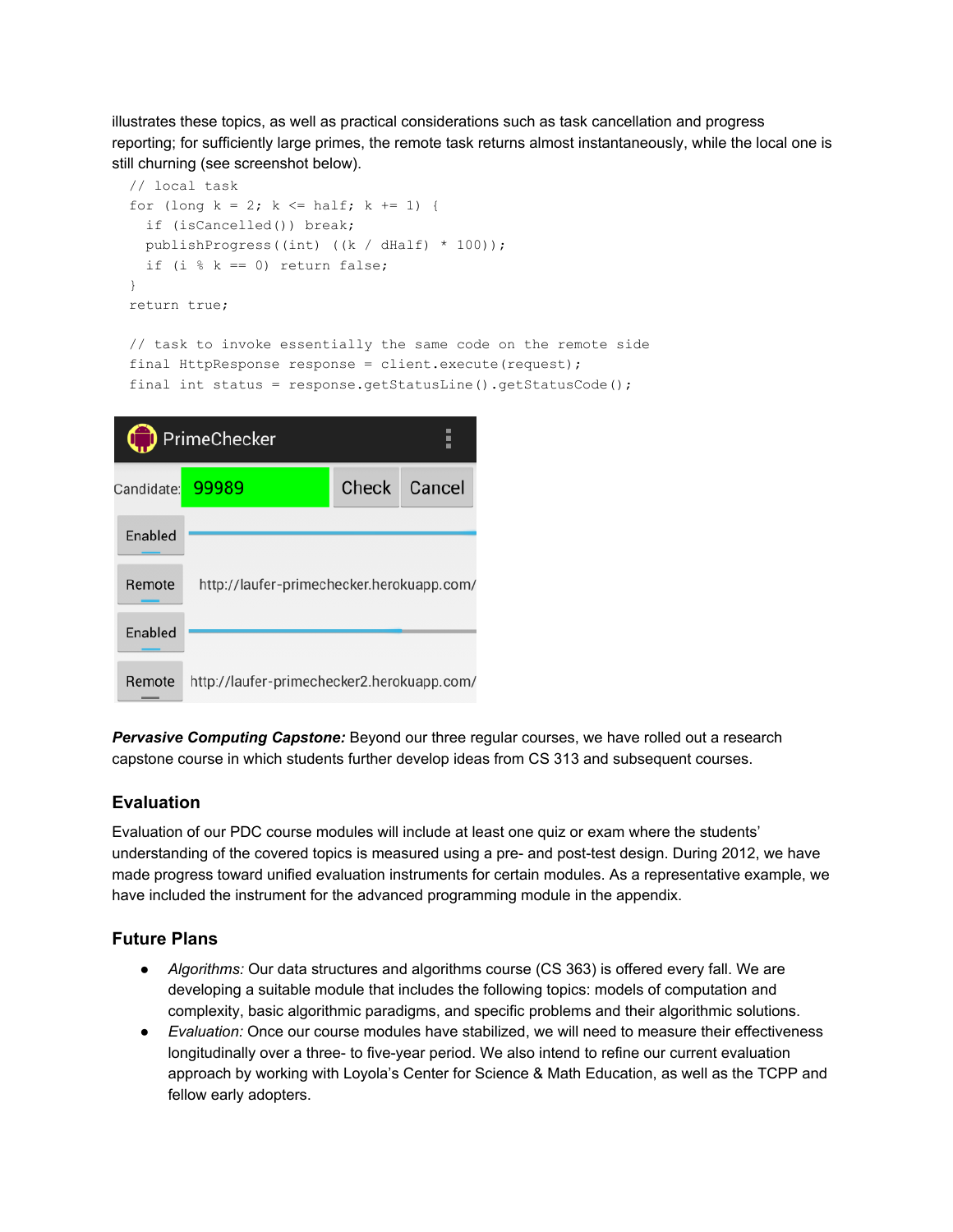● *Dissemination:* We consider holding workshops for subsequent adopters in the Midwest.

#### **Appendix: Evaluation Instrument**

We have used following evaluation instrument in conjunction with the concurrency module in the programming languages (CS 372) and advanced object-oriented programming (CS 373) courses.

Suppose we have a soccer stadium with two entrance doors and need to keep track of the number of spectators currently inside. We use a shared mutable variable count for this purpose. Whenever a spectator enters, the following steps are executed, with the intent of incrementing the shared count: let inc() = {

```
let local = !count
   count := local + 1}
```
Suppose the stadium is empty, count is zero, and two spectators enter at the same time through different doors. What is the conceptually correct value of count once the two spectators are inside?

- Under the same scenario, and given our implementation of inc, what are the possible resulting values for count? Which one(s) are conceptually correct?
- Still under the same scenario, one possible ordering of the four steps corresponding to the two invocations of inc is

```
let local1 = !count / f1count := local1 + 1 // s1let local2 = !count / f2count := local2 + 1 // s2
```
where local1 and local2 are distinct local variables associated with the two doors, respectively. Is the following ordering possible?

```
let local1 = !count / f1count := local1 + 1 // s1
count := local2 + 1 // s2
let local2 = !count / f2
```
- List all other possible orderings of these steps, using the abbreviations f i for fetch i and s i for set i as shown in the comments. (That is, you would list the ordering from the previous subproblem as "f1 s1 s2 f2".)
- What is the root cause of the problem observed here? (check one)
	- choice of a functional programming language
	- use of a shared mutable variable
	- use of a simple type instead of a data structure
	- use of local variables
- What kind of mechanism can you use to ensure that only correct orderings of these steps occur? (check all that apply)
	- encapsulate the shared count inside a thread-safe data structure
	- use an explicit locking mechanism in inc to enforce mutually exclusive access to the shared count
	- use an imperative programming language
	- use message passing instead of shared memory
- Suppose we have two philosophers. The first one, Kant, behaves like so:
	- *a. think for 10 minutes*